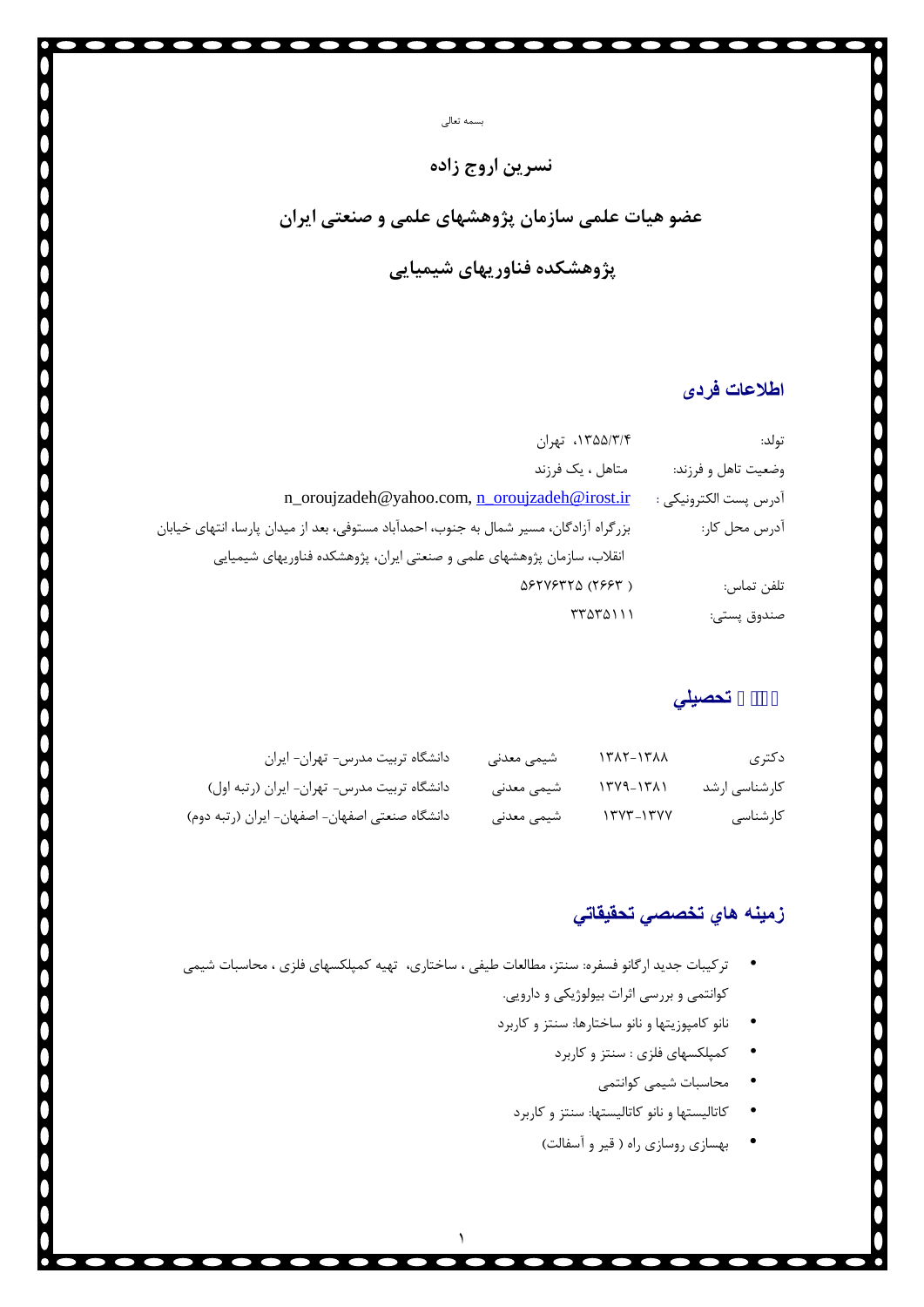**سوابق پژوھشي**

- مجري طرح پژوهشی با عنوان بررسی تاثیر ترکیبات آمینو آمیدهاي پایه فسفر بر دوام مخلوطهاي آسفالتی(جاري)
	- مجری طرح پژوهشی با عنوان پهنه بندی استان بوشهر بر اساس شاخص عملکردی قیر $(\rm{PG})$  (۱۳۹۶–۱۳۹۵)
	- مجري طرح پژوهشی با عنوان تدوین دستورالعملهاي مشخصات فنی و اجرایی آسفالتهاي گرم ، حفاظتی چیپ سیل و میکروسرفیسینگ(-1395 1394)
	- مجري طرح پژوهشی با عنوان ساخت نانوکامپوزیتهاي جدید بیوپلیمري براي حذف آلاینده ها از آبهاي آلوده  $(1795-1790)$
	- مجري طرح پژوهشی با عنوان طرح مطالعات بهسازي آسفالتی شبکه راههاي کرمان جنوب (1394-1395)
- مجري طرح پژوهشی با عنوان " تحلیل عوامل موثر بر اجراي آسفالتهاي گرم(HMA (و ارائه دستورالعمل تولید و اجراي آن" در سازمان پژوهشهاي علمی و صنعتی ایران (1393-1394)
- همکار طرح پژوهشی با عنوان " تهیه الکتروکاتالیست آندي پیل سوختی اکسید جامد دما پایین بر پایه سریا " در سازمان پژوهشهای علمی و صنعتی ایران ( ۱۳۹۳-۱۳۹۱)
	- همکار طرح پژوهشی با عنوان " بررسی بیولوژی ترکیبات فسفرآمیدیت جدید" در دانشگاه آزاد گرمسار،<br>سال ۱۳۸۸
		- داوري وکارشناسی علمی دهها طرح جشنواره خوارزمی بین المللی ارزیابی، داوري ونظارت بر فعالیت هاي پژوهشی، فناوري و نوآوري:
		- - -
		- داوری وکارشناسی علمی دهها طرح جشنواره خوارزمی جوان<br>- داوری وکارشناسی علمی دهها طرح ثبت اختراع و تاییدی<br>- داوری وکارشناسی علمی مقالات برای مجلات علمی- پژوهشی مختلف
		- دبیر انجمن علمی دانشجویی دانشکده علوم پایه دانشگاه تربیت مدرس (1382-1383)

**سوابق آموزشی**

#### **تدریس:**

- 
- 
- بیوشیمی معدنی : مقطع دکتری<br>شیمی سطح و حالت جامد: مقطع دکتری<br>روشهای سنتز و شناسایی نانو مواد: مقطع دکتری<br>مباحث نوین در شیمی معدنی: مقطع دکتری
	-
	-
- مباحث نوین در نانو شیمی : مقطع کارشناسی ارشد<br>• شیمی عمومی ۱ : مقطع کارشناسی<br>• شیمی پیش دانشگاهی: مقطع کارشناسی<br>• آزمایشگاه شیمی معدنی ۲ : مقطع کارشناسی<br>• آزمایشگاه شیمی معدنی ۲ : مقطع کارشناسی
	-
	-
	-
	-
	-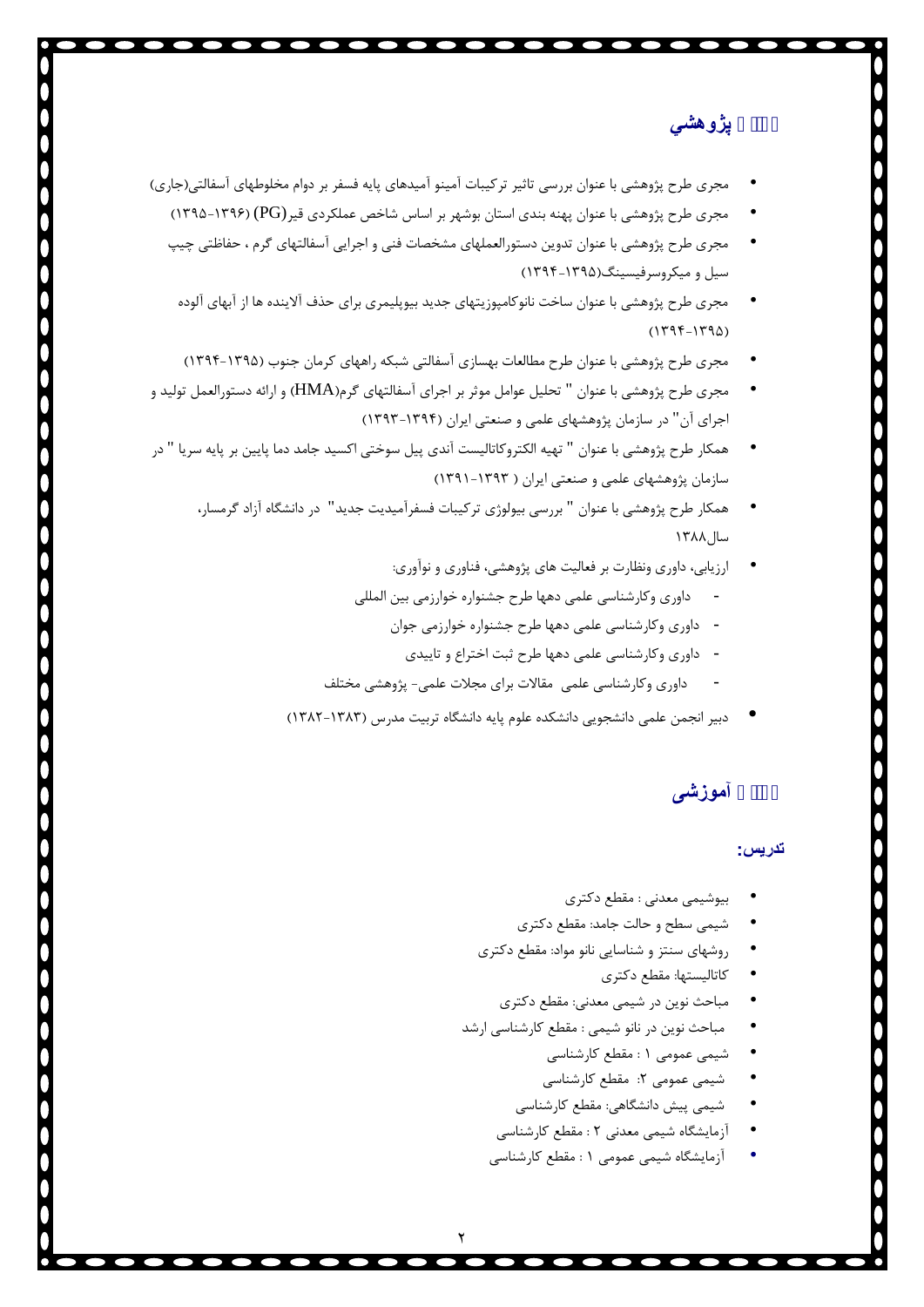#### **راھنمایي پایان نامھ تحصیلات تکمیلی**

- راهنمایی 4 پایان نامه کارشناسی ارشد
- راهنمایی 4 پایان نامه دانشجوي دکتري (جاری)

### **شرکت در دوره ھا و کارگاھھا**

- شرکت در سمینار آموزشی شرح و تفصیل آیتمهاي ژئو سینتتیکی در فهارس بها، انجمن مهندسی ژئو سینتتیک ایران، سال 1395
- شرکت در کارگاه تثبیت و تسلیح بستر و لایه هاي روسازي، مرکز تحقیقات راه، مسکن و شهرسازي ، سال 1395
- کارگاه کنترل کیفیت و تضمین کیفیت در عملیات روسازي راه ها، مرکز تحقیقات راه، مسکن و شهرسازي ، سال  $142$
- کارگاه طراحی، اجرا و نگهداري آسفالتهاي حفاظتی و تجارب استفاده از آن در کشور، مرکز تحقیقات راه، مسکن و شهرسازي، سال 1394
	- کارگاه طراحی و اجراي آسفالت با استخوان بندي سنگدانه اي(SMA (و تجارب استفاده از آن در کشور، مرکز تحقیقات راه، مسکن و شهرسازي، سال 1394
		- دوره آموزشی کاربرد ژئو سنتتیک ها در تسلیح روسازي هاي آسفالتی، شرکت مانا صنعت زمان، سال 1394
			- شرکت در دوره آموزشی کنفرانس بین المللی عمران، معماري و زیر ساخت هاي شهري، سال 1394
- کارگاه آشنایی با روشهای انجام تست پیل سوختی، سازمان پژوهشهای علمی و صنعتی ایران، سال ۱۳۹۴، به مدت<br>۳ ساعت
	- کارگاه روشهای نوین سنتز غشاهای کامپوزیت سرامیکی...، سازمان پژوهشهای علمی و صنعتی ایران سال ۱۳۹۴،<br>به مدت ۳ ساعت
		- کارگاه معرفی تکنولوژیهای نوین تولید انرژی در ساختمان بر پایه پیلهای سوختی، سازمان پژوهشهای علمی و<br>صنعتی ایران سال ۱۳۹۴، به مدت ۳ ساعت
			- شرکت در همایش ملی قیر و آسفالت ایران، وزارت راه و شهرسازي سال ،1393 به مدت 2 روز
				- کارگاه"single crystal X-ray diffraction" ، دانشگاه تهران سال ۱۳۹۳، به مدت ۲ روز
	- کارگاه علمی مروری بر فناوریهای 5Gو IOT ، سازمان پژوهشهای علمی و صنعتی ایران سال ۱۳۹۳، به مدت ۳<br>ساعت
		- کارگاه ارزیابی اختراعات، سازمان پژوهشهای علمی و صنعتی ایران سال ۱۳۹۳، به مدت ۳ ساعت<br>کارگاه ثبت پتنت، دانشگاه بوعلی سینا، همدان، سال ۱۳۹۳، به مدت ۲ ساعت<br>کارگاه جستجوی پتنت، دانشگاه بوعلی سینا، همدان، سال ۱۳۹۳، به مدت ۲ ساع
			-
			- - کارگاه پراش پرتو ایکس تک بلور، دانشگاه تهران، سال ،1393 به مدت 2 روز
			- کارگاه گیاهان دارویی، سازمان پژوهشهاي علمی و صنعتی ایران سال ،1392 به مدت 3 روز
- دوره آشنایی با نانو تکنولوژی، معرفی اهمیت و کاربردهای نانوتکنولوژی در صنعت، سـازمان پژوهشـهای علمـی و<br>صنعتی ایران سال ۱۳۹۱، به مدت ۸ ساعت
	- کارگاه آموزش کار با میکروسکوپ الکترونی SEM ، دانشگاه صنعتی اصفهان ۱۳۹۰، به مدت ۸ ساعت<br>کارگاه سواد اطلاعاتی، دانشگاه تربیت مدرس سال ۱۳۸۴، به مدت ۱۶ ساعت
		-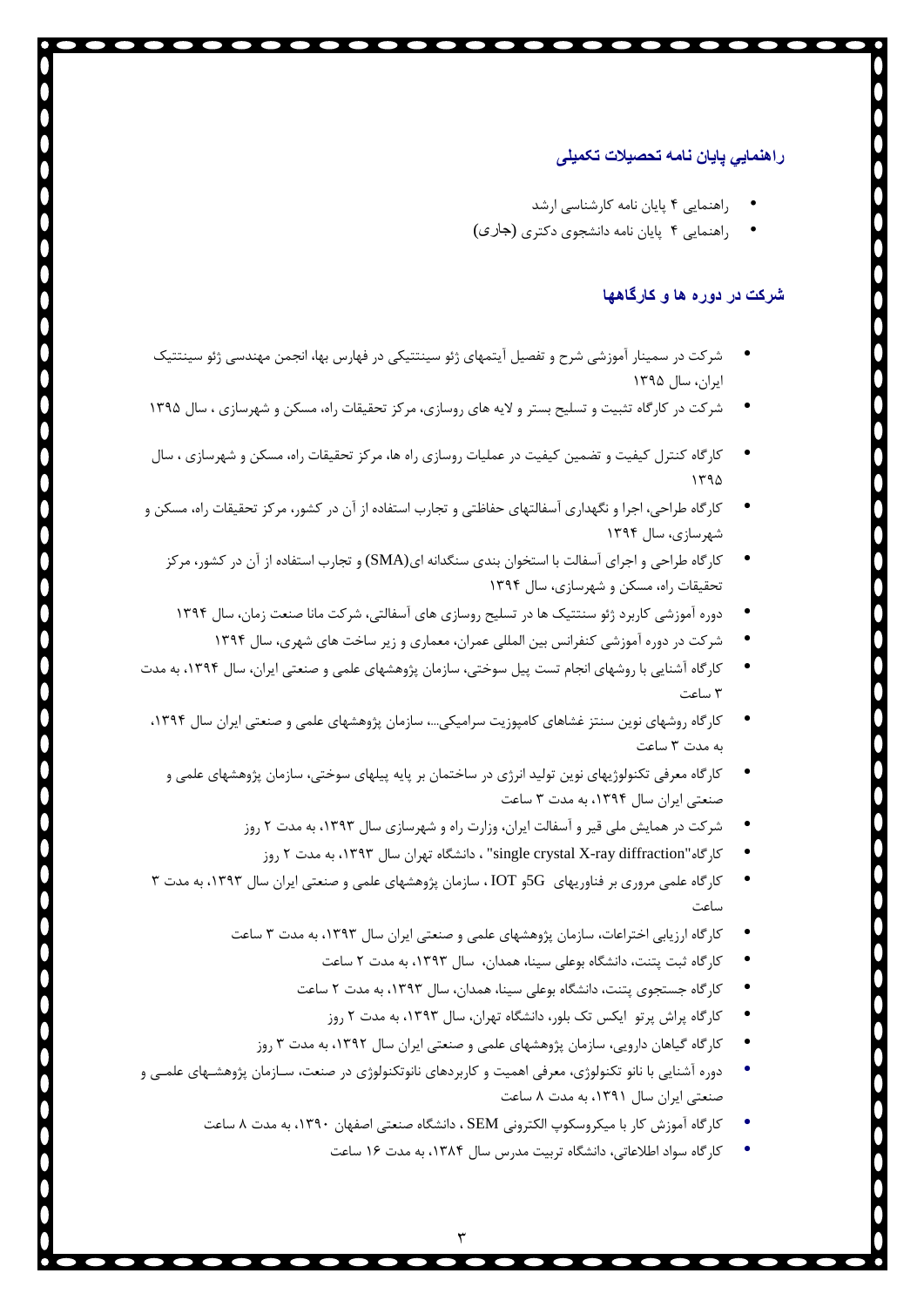## **مقالات منتشر شده در مجلات بین المللی(ISI(**

- 1. **Nasrin Oroujzadeh**, Elham Delpazir, "Studying the Effect of Particle Size on the Anti-Bacterial Activity of Some N-Nicotinyl Phosphoric Triamides", *Particulate Scienece and Technology, InPress*
- 2. **Nasrin Oroujzadeh**, "New Chitosan/Ag/Carbacylamidophosphate Nanocomposites: Preparation and Antibacterial Study**"**, *Advances in Environmental Technology ,* 3, **2017**, 151-157
- 3. **Nasrin Oroujzadeh**, Hamid Sabbagh," Increasing the Durability of Asphalt Mixture against Moisture (A case study in IRAN) ", *Indian Journal Science and Technology*, 10(24), **2017**, 1-6
- 4. **Nasrin Oroujzadeh**, khodayar Gholivand, Negin R. Jamalabadi, "New Carbacylamidophosphates containing Nicotinamide: Synthesis, Crystallography and antibacterial activity", *Polyhedron*,122, **2017**, 29–38
- 5. **Nasrin Oroujzadeh**, Shahin Rezaei, " New Nano Composite of N-nicotinyl,N',N"-bis(tert butyl)Phosphorictriamide Based on Chitosan: Fabrication and Antibacterial Investigation ", *Phosphorus, Sulfur, and Silicon and the Related Elements*, 191(11-12), **2016***,* 1572-1573
- 6. **Nasrin Oroujzadeh**, Elham Delpazir, "Ultrasonic down to up and up to down method to synthesize nano particles of N-nicotinyl phosphorictriamide *", Phosphorus, Sulfur, and Silicon and the Related Elements*, 191(11-12), **2016***,* 1467-1469
- 7. **Nasrin Oroujzadeh**, Shahin Rezaei, " Fabrication of a novel magnetic nanocomposite to remove Cu(II) ions from contaminated water ", *Phosphorus, Sulfur, and Silicon and the Related Elements*, 191(11-12), **2016***,* 1501-1503
- 8. **Nasrin Oroujzadeh**, Khodayar Gholivand," Conformational and structural study of N nicotinyl N',N"-bis(diisobutyl amine)phosphoric triamide", *Phosphorus, Sulfur, and Silicon and the Related Elements*, 191(9) **2016**, 1274-1279
- 9. **Nasrin Oroujzadeh**, Khodayar Gholivand, " New Organophosphorus Compounds Containing Nicotinamide: Synthesis, Structure and DFT calculations", *J. IRAN. CHEM.SOC(JICS)*, 13, **2016**, 847-857
- 10. Khodayar Gholivand, Foroogh Molaei, **Nasrin Oroujzadeh**, Rezvan Mobasseri, Hossein Naderimanesh," Two novel Ag(I) complexes of N-nicotinyl phosphoric triamide derivatives: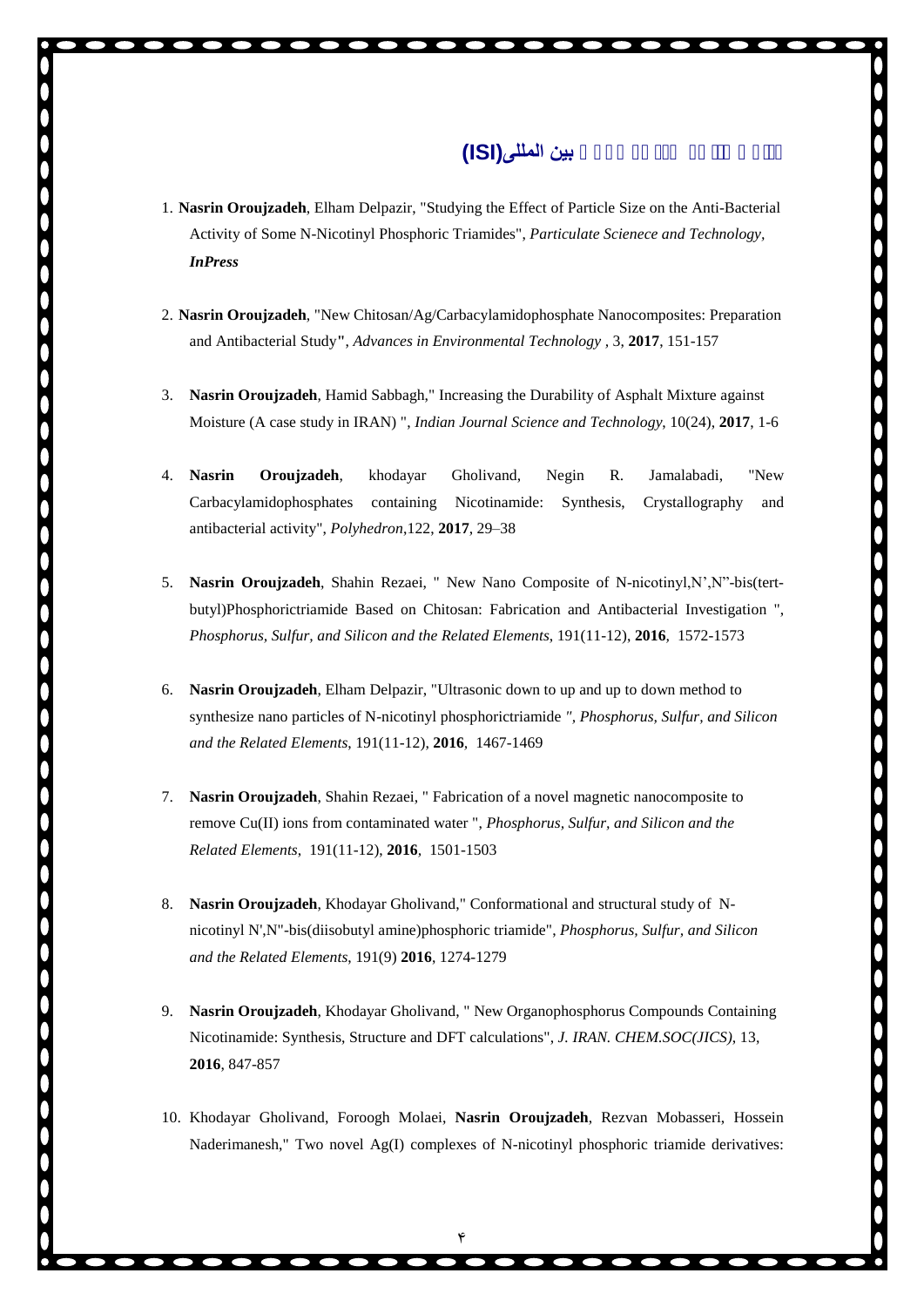- 11. Khodayar Gholivand, Zahra Shariatinia, **Nasrin Oroujzadeh,** " Phosphoramides: synthesis, spectroscopy, X-ray crystallography", *Heteroatom chemistry*, 24(5), **2013**, 404-412.
- 12. **Nasrin Oroujzadeh**, Khodayar Gholivand, Zahra Shariatinia," The spectroscopy and structure of new diazaphospholes and diazaphosphorinanes*", Phosphorus, Sulfur, and Silicon,* 188, **2013**, 183–191*.*
- 13. Khodayar Gholivand, **Nasrin Oroujzadeh**, Maryam Rajabi, "Novel N-nicotinyl and Nisonicotinyl, N′,N″-di aryl phosphorictriamides with new Er(III) complex (Synthesis, spectroscopic study and crystal structures)", *Journal of Iranian Chemical Society*, 9, **2012**, 865-876 .
- 14. Khodayar Gholivand, **Nasrin Oroujzadeh,** Zahra Shariatinia," The first polymorph for a phosphoramidate; chlorine substituents effects investigation in new phosphoric triamides", *Heteroatom chemistry*, 21(3), **2010**, 168-180.
- 15. Khodayar Gholivand, **Nasrin Oroujzadeh**, Farzaneh Afshar" New organotin(IV) complexes of Nicotinamide , Isonicotinamide and some of their novel phosphorictriamide derivatives; syntheses, spectroscopic study and crystal structures", *J.Organomet.Chem*, 695, **2010**, 1383- 1391.
- 16. Khodayar Gholivand, **Nasrin Oroujzadeh**, Zahra Shariatinia,"New N-2,4-Dichlorobenzoyl phosphoric triamides; Synthesis, Spectroscopic Characterization and X-ray Crystallography", *Journal of chemical science*, 122(4), **2010**, 549-559.
- 17. Khodayar Gholivand, **Nasrin Oroujzadeh**, Mauricio F. Erben , Carlos O. Della Védova "Synthesis,spectroscopy, computational study and prospective biological activity of two novel 1,3,2-diazaphospholidine-2,4,5-triones ", *Polyhedron*, 28 , **2009**, 541.
- 18. Khodayar Gholivand, **Nasrin Oroujzadeh, "**New N-nicotinyl and N-2,4-dichlorobenzoyl phosphorictriamides: syntheses, spectroscopic study and crystal structures", *Main Group Chemistry*, 7(4), **2008**, 251.
- 19. Khodayar Gholivand, Hossein Mostaanzadeh, Zahra Shariatinia, **Nasrin Oroujzadeh,** "Syntheses, crystal structures and dynamic  ${}^{1}H$  NMR study of diastereotopic CH<sub>2</sub> protons in several new phosphoric triamides", *Main Group Chemistry*, 5 (2), **2006**, 95.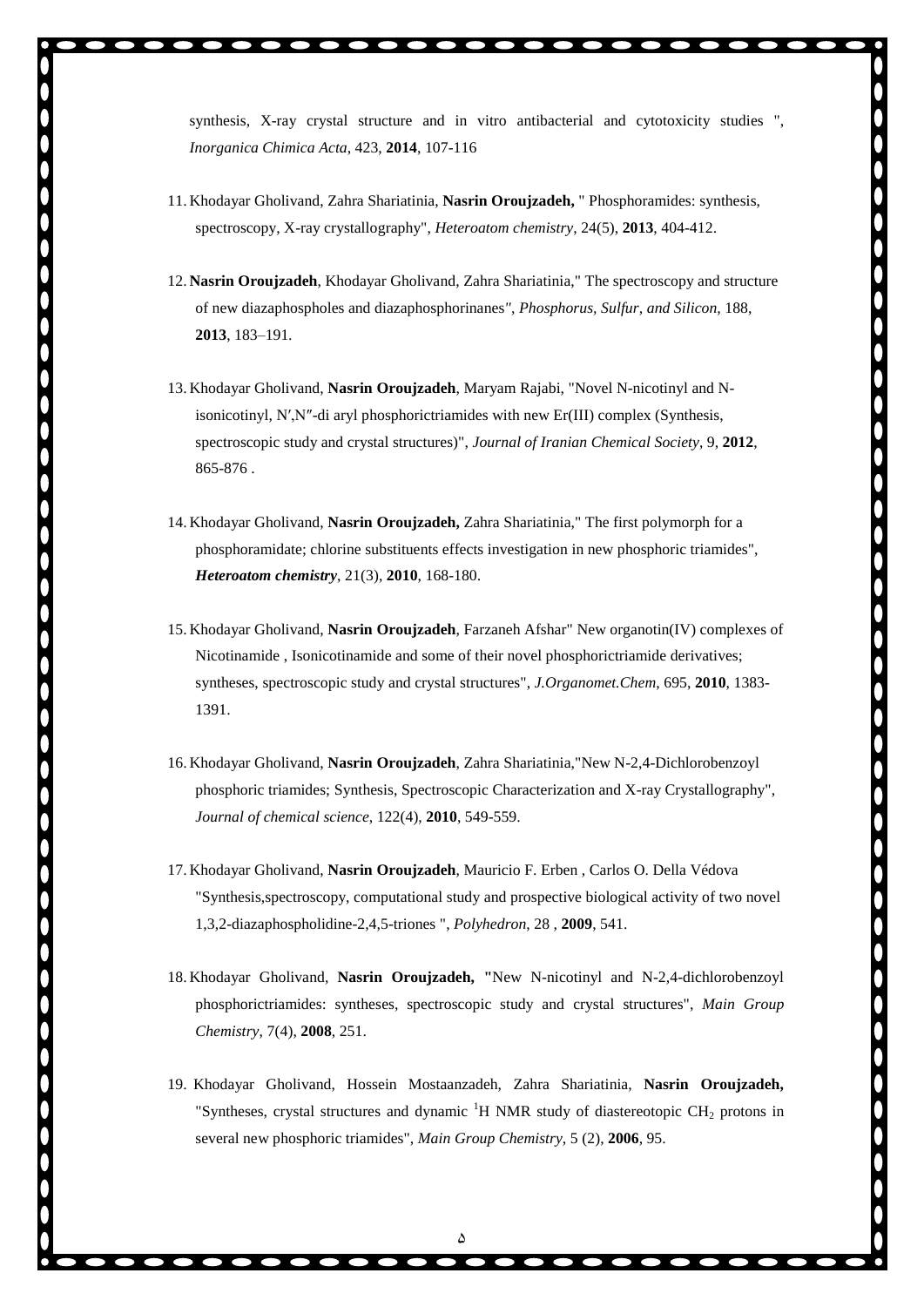### **مقالات ارائه شده در کنفرانسها و همایشهاي علمی داخلی و بین المللی**

- 1. **Nasrin Oroujzadeh,** Shahin Rezaei Jamalabadi , "New Magnetic Chitosan/ N nicotinyl,N',N"-bis(morpholinyl)Phosphorictriamide Nanocomposite: Preparation and Antibacterial Study", 4th International Conference on Recent Innovations in Chemistry and Chemical Engineering, 2 February, 2018, Tehran, Iran.
- 2. **Nasrin Oroujzadeh,** Shahin Rezaei Jamalabadi , " Preparation and antibacterial study of a novel magnetic nanocomposite", 4th International Conference on Recent Innovations in Chemistry and Chemical Engineering, 14 July, 2017, Tehran, Iran.
- 3. **Nasrin Oroujzadeh,** Elham Delpazir, " Synthesis of Two New N-nicotinyl phosphorictriamide Nanoparticles Using Ultrasonic method ", 4th International Conference on Recent Innovations in Chemistry and Chemical Engineering, 14 July, 2017, Tehran, Iran.
- 4. **Nasrin Oroujzadeh** , Shahin Rezaei, " Fabrication of a novel magnetic nanocomposite to remove Cu(II) ions from contaminated water", The 21st International Conference on Phosphorous Chemistry, 5-10 June, 2016, Kazan, Russia(Lecture).
- 5. Elham Delpazir , **Nasrin Oroujzadeh** , " Novel Nano particles of N-nicotinyl, N′, N″ bis(piperidinyl)Phosphorictriamide: Synthesis, characterization and evaluation Anti bacterial effects", The 21st International Conference on Phosphorous Chemistry, 5-10 June, 2016, Kazan, Russia
- 6. **Nasrin Oroujzadeh** , Shahin Rezaei, Fabrication and antibacterial activities of a novel nanocomposite containing N-Nicotinyl Phosphoric triamide ", The 21st International Conference on Phosphorous Chemistry, 5-10 June, 2016, Kazan, Russia
- 7. Elham Delpazir , **Nasrin Oroujzadeh** , " Ultrasonic down to up and up to down method to Synthesize Nano particles of two N-nicotinyl Phosphorictriamide ", The 21st International Conference on Phosphorous Chemistry, 5-10 June, 2016, Kazan, Russia
- 8. **N. Oroujzadeh**, H. Sabbagh , " Performance Evaluation of GTR/PPA Modified Bitumen", International conference on Civil Engineering, Architecture and urban infrastructure, 29-30 July, 2015, Tabriz, Iran
- 9. **N. Oroujzadeh**, H. Sabbagh , "An Experimental Investigation on the Influence of Hydrated Lime on Asphalt Mixtures (CaseStudy In IRAN)" 6<sup>th</sup> International Conference Bituminous Mixtures and Pavements, 10 June, 2015, Thessaloniki, Greece.
- 10. **Nasrin Oroujzadeh** , Elham Delpazir, " Novel Nano Rods of N-nicotinyl,N′,N″ bis(hexamethylenyl)Phosphorictriamide", Nanotech France 2015 International Conference, 15 June, 2015, Paris, France
- 11. **Nasrin Oroujzadeh**, Elham Delpazir , " Synthesis and characterization of a Novel N- Nicotinyl N', N''-bis (N-methylenylcyclohexyl) phosphoric triamide nano compound", National Conference on Application of Chemical Science in Chemical,Pharmaceutical Industries and Environment, 25-26 February, 2015, Islamic Azad University, Ahar, Iran.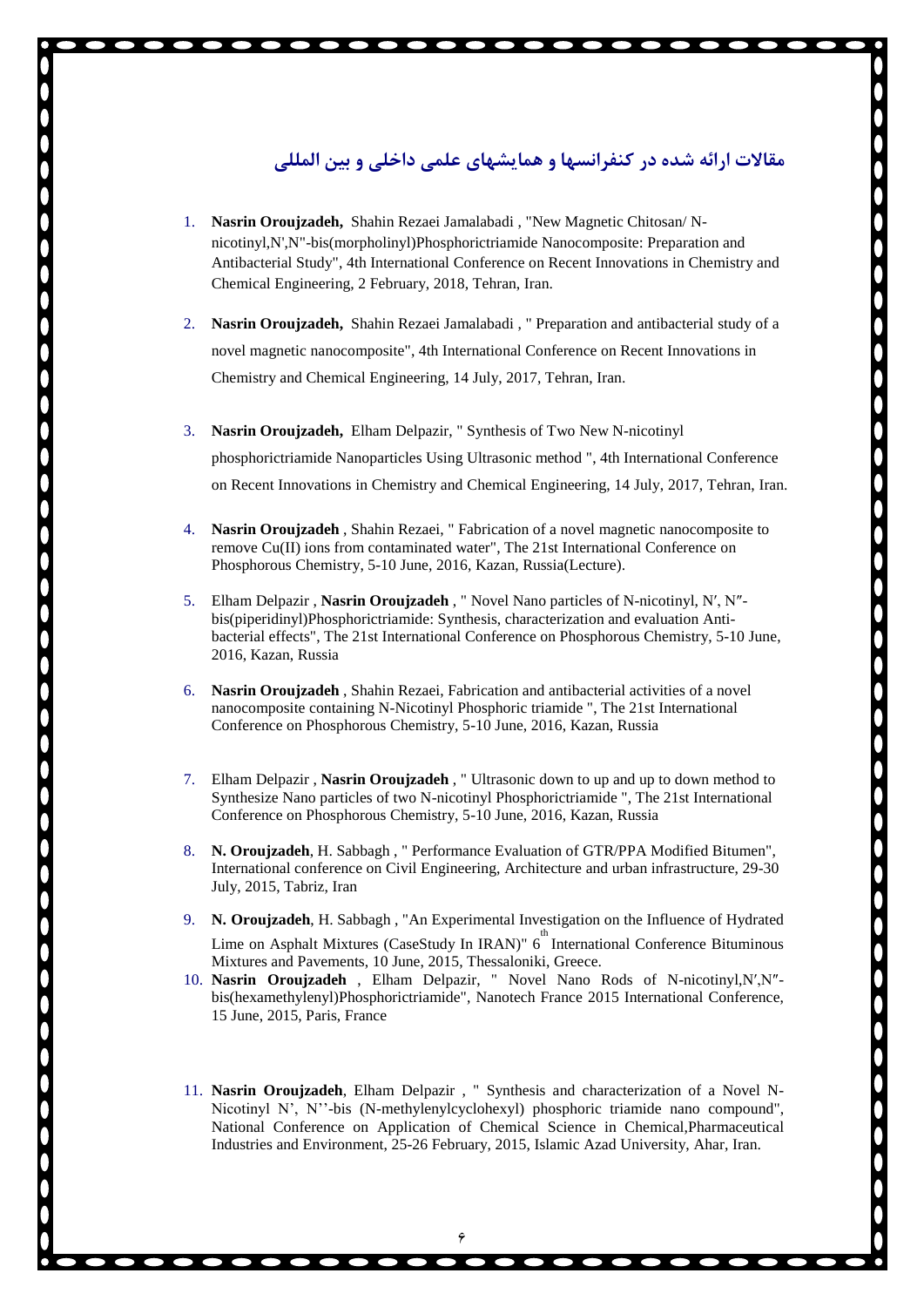- 12. **Nasrin Oroujzadeh** , Shahin Rezaei," Synthesis and characterization of a novel nanocomposite film of Chitosan/N-Nicotinyl phosphoramide/  $Fe<sub>3</sub>O<sub>4</sub>$  NPs", National Conference on Application of Chemical Science in Chemical,Pharmaceutical Industries and Environment, 25-26 February, 2015, Islamic Azad University, Ahar, Iran.
- 13. **Nasrin Oroujzadeh** , Shahin Rezaei, , Mohammad Hassan Armanmehr, " Synthesis and characterization of a novel biopolymer nanocomposite film containing N-Nicotinyl phosphoramide and  $Fe<sub>3</sub>O<sub>4</sub>$  NPs", National Conference on Application of Chemical Science in Chemical,Pharmaceutical Industries and Environment, 25-26 February, 2015, Islamic Azad University, Ahar, Iran.
- 14. **N. Oroujzadeh**, K. Gholivand , "N-Nicotinyl phosphoramides containing heterocyclic amine" 17<sup>th</sup> Congress of Iranian Chemistry, 1-3 September, 2014, Rafsanjan, Kerman, Iran.
- 15. **N. Oroujzadeh**, K. Gholivand **,** "Organometal complexes of nicotinamide(nia) and its phosphorictriamide derivatives" $17<sup>th</sup>$  Congress of Iranian Chemistry, 1-3 September, 2014, Rafsanjan, Kerman, Iran.
- 16. **N. Oroujzadeh**, K. Gholivand **,** "Novel Hg(II) Complex of a N-Nicotinyl Phosphoric triamide", 16<sup>th</sup> Iranian Inorganic Chemistry Conference, 27-29 August, 2014, Bu-Ali Sina University, Hamedan, Iran.
- 17. **N. Oroujzadeh**, K. Gholivand **,** "Structure, Spectroscopy and DFT study of new N nicotinyl, N', N"-bis(cyclo alkyl) phosphorictriamides"  $16<sup>th</sup>$  Iranian Inorganic Chemistry Conference, 27-29 August, 2014, Bu-Ali Sina University, Hamedan, Iran
- 18. **N. Oroujzadeh**, K. Gholivand **,** S. Rezaei, " Nicotinamide and Linear type 2 amines in the structure of some new phosphorictriamides "  $22<sup>nd</sup>$  Iranian Seminar of Organic Chemistry, 19-21 August 2014, University of Tabriz, Tabriz, Iran.
- 19. **N. Oroujzadeh**, K. Gholivand **,** "Spectroscopy and Single Crystal Structure of new N nicotinyl phosphorictriamides"  $22<sup>nd</sup>$  Iranian Seminar of Organic Chemistry, 19-21 August 2014, University of Tabriz, Tabriz, Iran.
- 20. zahra Shariatinia, Elnaz Jalalimoghaddam, **Nasrin Oroujzadeh**," " Band gap prediction for a new phosphoramide ",16th Iranian Physical Chemistry Conference, 29-31 october 2013, University of Mazandaran, Babol, Iran.
- 21. zahra Shariatinia, Elnaz Jalalimoghaddam, **Nasrin Oroujzadeh**," A new cadmium nitrate complex bearing phosphoramide ligand",16th Iranian Physical Chemistry Conference, 29- 31 october 2013, University of Mazandaran, Babol, Iran.
- 22. **N. Oroujzadeh**, K. Gholivand, Z. Shariatinia, "New Phosphoramides: synthesis, spectroscopy and crystal structure", 15th Iranian Inorganic Chemistry Conference, 3-4 September, 2013, Sabzevar, Khorasan Razavi, Iran.
- 23. **N. Oroujzadeh**, K. Gholivand, "Two Novel Ag(I) Complexes of N-Nicotinyl Phosphoric triamide Derivatives", 15th Iranian Inorganic Chemistry Conference, 3-4 September,2013, Sabzevar, Khorasan Razavi, Iran.
- 24. Z. Shariatinia, **N. Oroujzadeh**, "The most preferred coordination donor site of a phosphoric triamide nanoparticle", Conference of Nano Computations, 16 February, 2013, Islamic Azad University (Pharmaceutical sciences branch), Tehran, Iran.

٧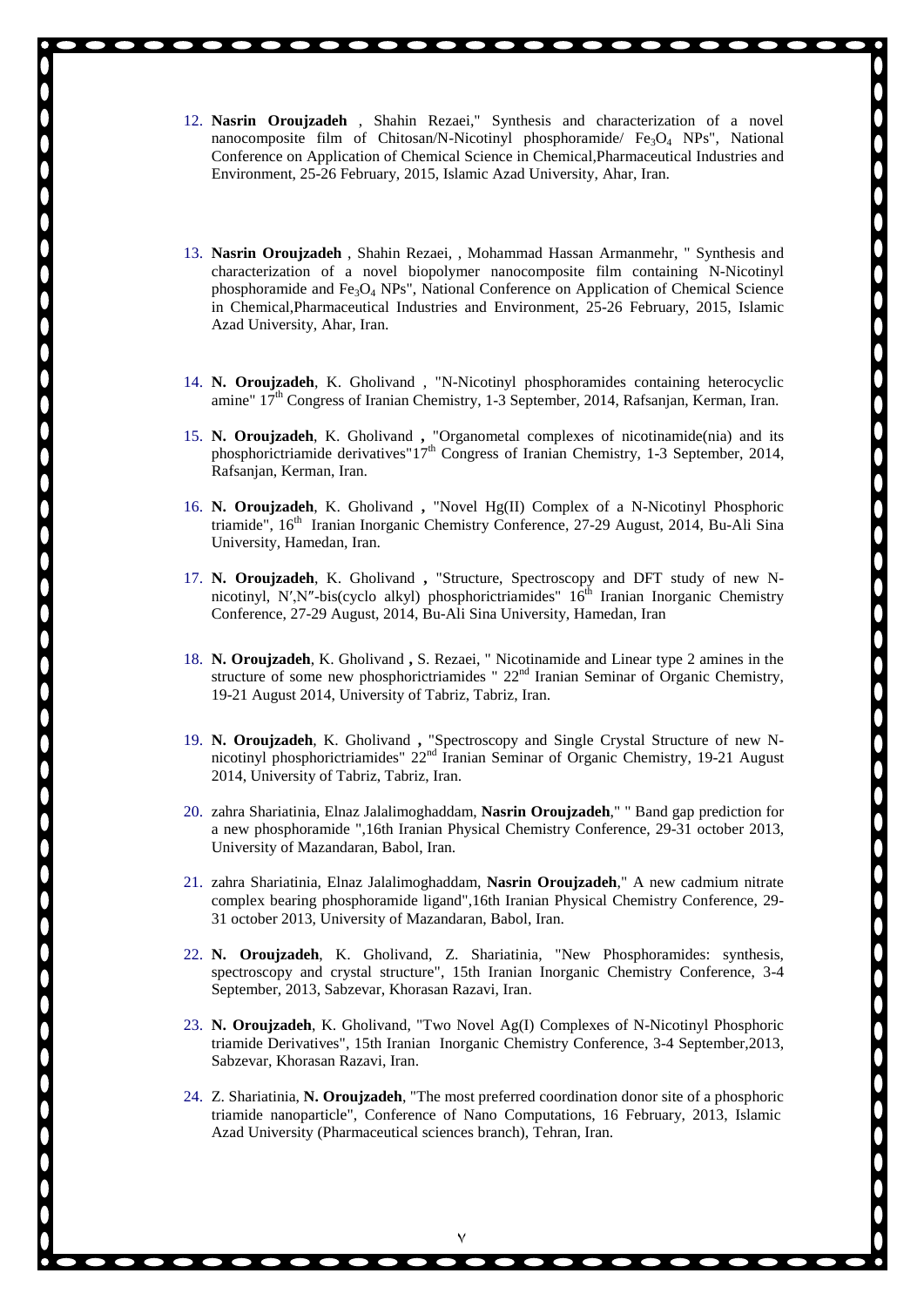- 25. **N. Oroujzadeh**, K. Gholivand, Z. Shariatinia," Synthesis and spectroscopy of some novel heterocyclic compounds", National Conference on Nanotechnology and Green Chemistry- NCNG, 11 March, 2013, Islamic Azad University (East branch),Tehran, Iran.
- 26. **N. Oroujzadeh**, Z. Shariatinia, F. Afshar , K. Gholivand, "New 1,3,2-diazaphosphorinanes and diazaphospholes", 19<sup>th</sup> International Conference on Phosphorus Chemistry, 8-12 July, 2012, Rotterdam, The Netherlands.
- 27. H. Sabbagh, A. Kavoosi, **N.Oroujzadeh**, "Properties of Recycled Glass Bituminous Mixes from Wastes in Tehran" 5<sup>th</sup> International Conference Bituminous Mixtures and Pavements, 1-3 June, 2011, Thessaloniki, Greece.
- 28. F. Afshar, z. Shariatinia, F.ghaziani**, N. Oroujzadeh**, "Synthesis and Ab Initio calculation study of two new diazaphosphole and diazaphosphorinane"  $14<sup>th</sup>$  Iranian Physical Chemistry Conference, 25-28 February, 2011,University of Tehran, Kish,Iran.
- 29. **Nasrin Oroujzadeh**, Khodayar Gholivand, Farzaneh Afshar, "Synthesis, spectroscopy and quantum chemical calculation study of two novel 1,3,2- diazaphospholidine-2,4,5- trion" 14<sup>th</sup> Iranian Physical Chemistry Conference, 25-28 February, 2011, University of Tehran, Kish,Iran.
- 30. **Nasrin Oroujzadeh**, Khodayar Gholivand, " The effect of Chlorine substituent number on spectral properties of some new phosphoric triamides: synthesis, spectroscopy and structural study"  $18<sup>th</sup>$  International Conference on Phosphorus Chemistry, 11-15 July, 2010, Wroclaw University of Technology, Wroclaw, POLAND.
- 31. Farzaneh Afshar, **Nasrin Oroujzadeh**, Khodayar Gholivand, " Some new phosphoramidate derivatives of Isonicotinamide and their organotin complexes: syntheses, spectroscopic study and crystal structures" 18<sup>th</sup> International Conference on Phosphorus Chemistry, 11-15 July, 2010, Wroclaw, University of Technology,
- 32. **Nasrin Oroujzadeh**, Khodayar Gholivand, Hamid Sabbagh Mollahosseini " The first polymorphism for a phosphoramidate: synthesis, spectroscopic and structural characterizations" 18<sup>th</sup> International Conference on Phosphorus Chemistry, 11-15 July, 2010, Wroclaw, University of Technology, Wroclaw, POLAND.
- 33. **Nasrin Oroujzadeh**, Khodayar Gholivand, " Synthesis, spectroscopic study and crystal structures of some novel N-2,4-dichlorobenzoyl phosphorictriamides " $18<sup>th</sup>$  International Conference on Phosphorus Chemistry, 11-15 July, 2010, Wroclaw University of Technology, Wroclaw, POLAND.
- 34. Khodayar Gholivand , Farzaneh Afshar, Fatemeh Ghaziani, **Nasrin Oroujzadeh**, " Synthesis and spectroscopic characterization of some new Organotin (IV) complexes " $11<sup>th</sup>$ Iranian Inorganic Chemistry Conference, 13-14 May 2009, Isfahan University of Technology & University of Isfahan, Isfahan, Iran.
- 35. Khodayar Gholivand , **Nasrin Oroujzadeh**, Zahra Shariatinia, Hamid Sabbagh Mollahosseini, " Crystal Structure and Synthesis of N-2,4-Dichlorobenzoyl-N′,N″ bis(diethyl) phosphorictriamide" 11<sup>th</sup> Iranian Inorganic Chemistry Conference, 13-14 May 2009, Isfahan University of Technology & University of Isfahan, Isfahan, Iran.
- 36. Khodayar Gholivand , **Nasrin Oroujzadeh**, Zahra Shariatinia, " NMR Studies and Preparation of Two Novel N-2,4-Dichlorobenzoyl phosphoric triamides"  $11<sup>th</sup>$  Iranian Inorganic Chemistry Conference, 13-14 May 2009, Isfahan University of Technology & University of Isfahan, Isfahan, Iran.
- 37. Khodayar Gholivand, Fatemeh Ghaziani, Farzaneh Afshar, **Nasrin Oroujzadeh**, "Synthesis and spectroscopic characterization of two new organophosphorus compounds  $"$ , 15<sup>th</sup> Iranian Seminar of Organic Chemistry, 27-29 August 2008, Razi University, Kermanshah, Iran.